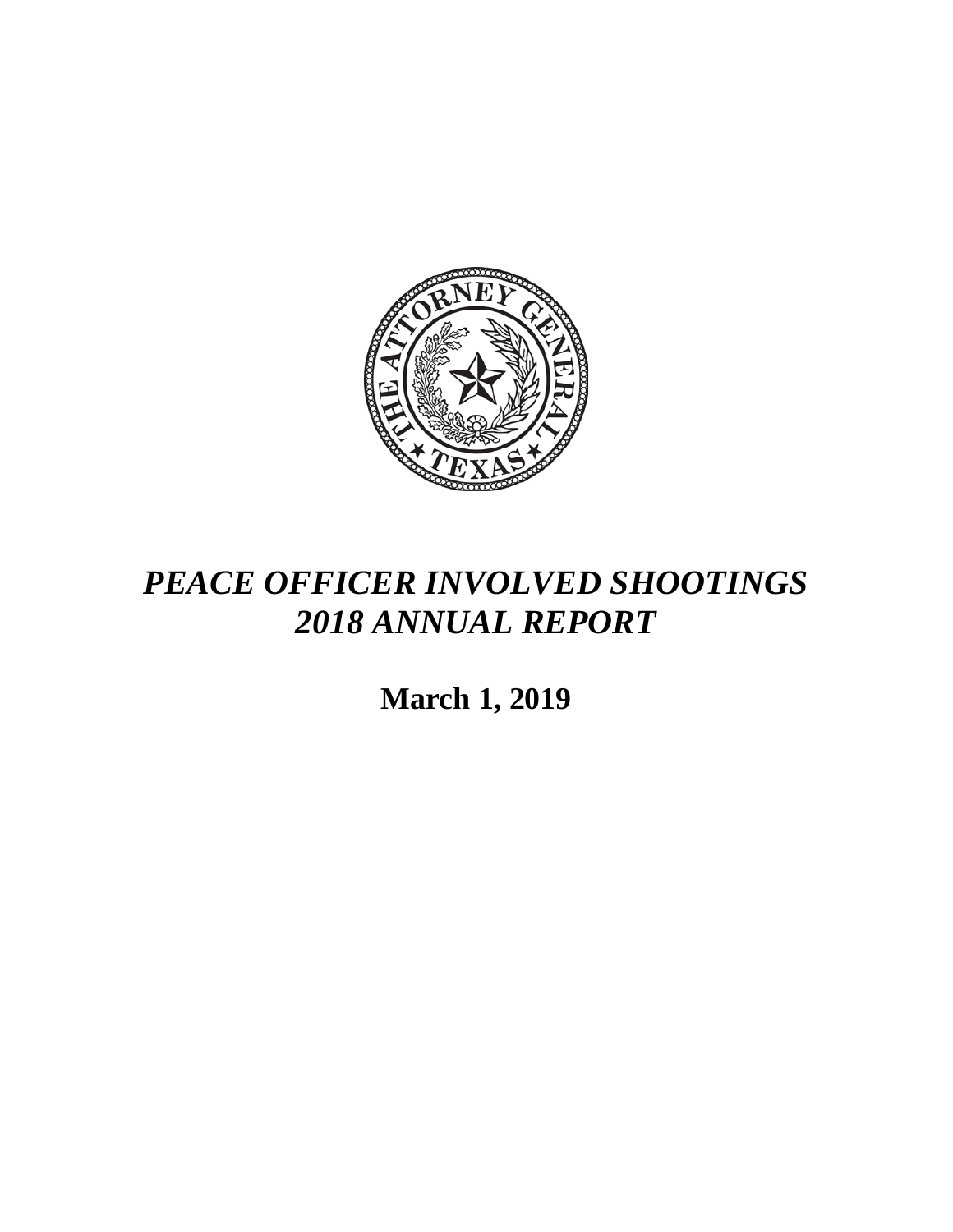Pursuant to Articles 2.139 and 2.1395 of the Code of Criminal Procedure ("Code") enacted pursuant to HB1036 by the  $84<sup>th</sup>$  Legislature, Texas law enforcement agencies are required to report information regarding peace officer involved shootings. These reports are made to the Office of the Attorney General ("OAG"). The OAG is then required to create an annual report summarizing the information in the submitted law enforcement reports. Under the Code, the OAG annual report is submitted to the Governor, and to the standing legislative committees with primary jurisdiction over criminal justice matters.

The annual report for 2018 provides the following information:

- a) The number of peace officer involved shootings from January 1, 2018 to December 31, 2018 as well as some brief statistical breakdown, of those incidents; and
- b) An attachment of copies of the actual reports submitted to the OAG.

## Summary of Peace Officer Involved Shootings: 1/1/18 - 12/31/18

From January 1, 2018 until December 31, 2018, there were one hundred seventyfour (174) separate incidents<sup>1</sup> statewide involving peace officer shootings with a firearm that caused injury or death. Those incidents resulted in one hundred four (104) deaths and seventy (70) injuries to individuals.<sup>[2](#page-1-1)</sup> Additionally, twenty-two (22) peace officers were injured and three  $(3)$  $(3)$  $(3)$  were killed.<sup>3</sup>

Of the individuals (non-peace officers) who were either injured or killed in these incidents, sixty-six (66) were Hispanic, fifty-six (56) were Caucasian, forty-seven (47) were African-American, two (2) were Asian or Pacific Islander, two (2) were of another nationality or race and one (1) was not available. One hundred forty-six (146) of these incidents involved individuals who were reported to be carrying a deadly weapon; twenty-eight (28) did not. The reason for the officers' involvement are broken down as follows: eighty-one (83) Emergency Calls or Requests for Assistance; eighteen (18)

<span id="page-1-0"></span> $\overline{a}$ **<sup>1</sup>** A separate incident is defined based on the individual who was injured or killed by a use of a firearm. For example, if one person is shot by two officers, this would count as one incident, even though two reports were filed. (i.e. one report for each officer who fired their weapon).

<span id="page-1-1"></span><sup>&</sup>lt;sup>2</sup> Two reports submitted to the OAG were duplicates and were withdrawn. They were Officer Involved Shooting Reports from San Antonio Police Department and Lubbock Police Department. They are included with the attached pdf reports, but were not included in the statistical breakdown due to their retractions'.

<span id="page-1-2"></span><sup>&</sup>lt;sup>3</sup> Two reports submitted to the OAG were not required to be submitted pursuant to the Code. It was a Report of Injuries to or Death of Peace Officer from La Grange Police Dept. which resulted from a stabbing of the officer and not the discharge of a firearm. The other report was from League City Police Dept., which resulted from a soft tissue injury and not the discharge of a firearm. They are attached with the attached pdf reports, but were not included in the statistical breakdown due to their retractions'.